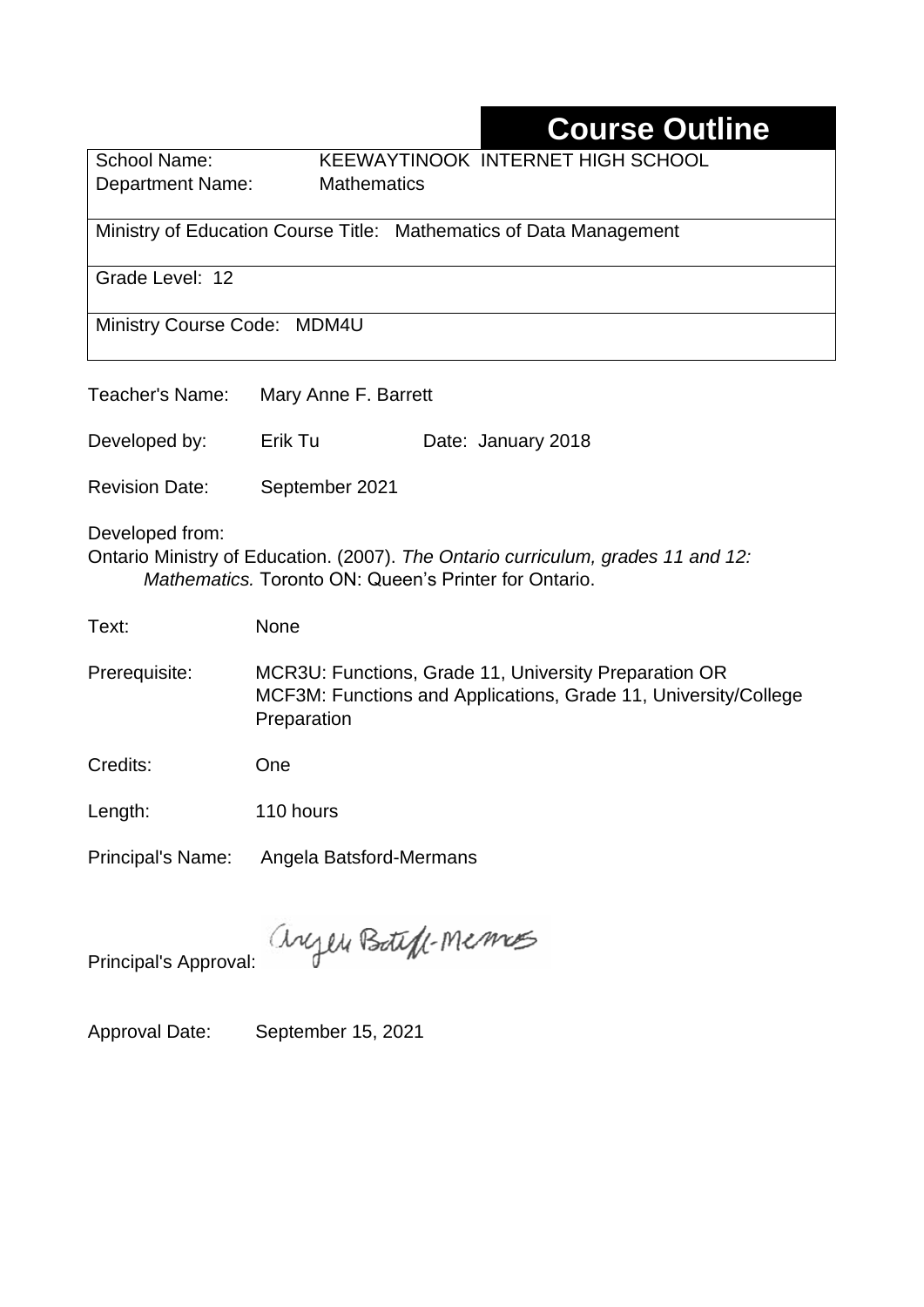### *Course Description/Rationale*

This course broadens students' understanding of mathematics as it relates to managing data. Students will apply methods for organizing and analyzing large amounts of information; solve problems involving probability and statistics; and carry out a culminating investigation that integrates statistical concepts and skills. Students will also refine their use of mathematical processes necessary for success in senior mathematics. Students planning to enter university programs in business, the social sciences, and the humanities will find this course of particular interest.

## *Overall Curriculum Expectations*

#### **Counting and Probability**

- Solve problems involving the probability of an event or a combination of events for discrete sample spaces;
- Solve problems involving the application of permutations and combinations to determine the probability of an event.

#### **Probability Distributions**

- Demonstrate an understanding of discrete probability distributions, represent them numerically, graphically, and algebraically, determine expected values, and solve related problems from a variety of applications;
- Demonstrate an understanding of continuous probability distributions, make connections to discrete probability distributions, determine standard deviations, describe key features of the normal distribution, and solve related problems from a variety of applications.

#### **Organization for Data Analysis**

- Demonstrate an understanding of the role of data in statistical studies and the variability inherent in data, and distinguish different types of data;
- Describe the characteristics of a good sample, some sampling techniques, and principles of primary data collection, and collect and organize data to solve a problem.

#### **Statistical Analysis**

- Analyze, interpret, and draw conclusions from one-variable data using numerical and graphical summaries;
- Analyze, interpret, and draw conclusions from two-variable data using numerical and graphical summaries;
- Demonstrate an understanding of the applications of data management used by the media and the advertising industry and in various occupations.

#### **Culminating Data Management Investigation**

- Design and carry out a culminating investigation\* that requires the integration and application of the knowledge and skills related to the expectations of this course;
- Communicate the findings of a culminating investigation and provide constructive critiques of the investigations of others.

# *Course Content*

| <b>Unit</b>                               |          | Length    |
|-------------------------------------------|----------|-----------|
| 1. Discrete Probability Distributions     | 20 hours |           |
| 2. Statistics of One Variable             |          | 20 hours  |
| 3. Statistics of Two Variables            |          | 20 hours  |
| 4. Combination and Permutation            |          | 20 hours  |
| 5. Continuous Probability Distribution    |          | 20 hours  |
| 6. Culminating Activities and Assessments |          | 10 hours  |
|                                           | Total    | 110 hours |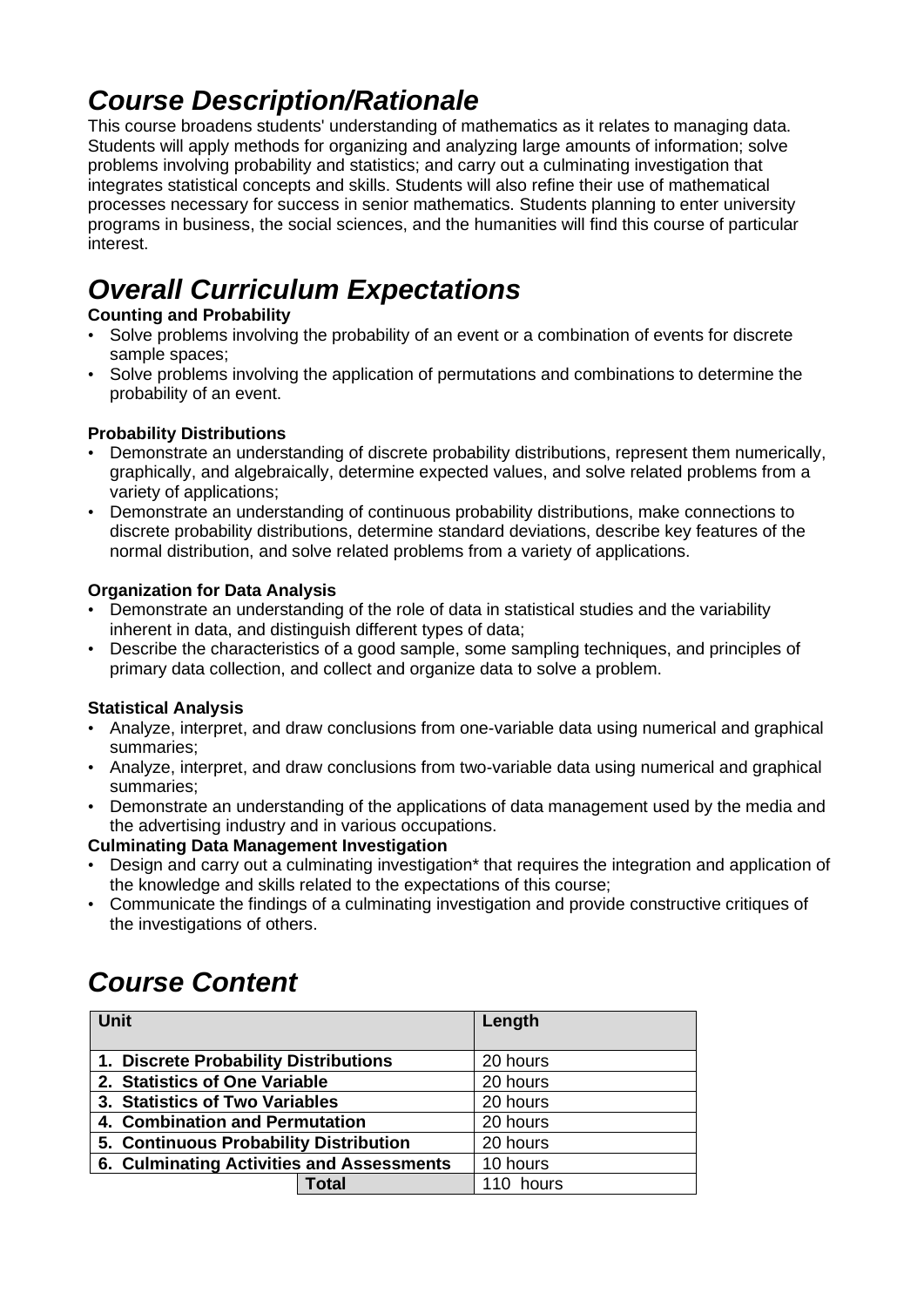## *Unit Descriptions*

#### **Unit 1 – Discrete Probability Distributions**

In this unit students will solve problems involving the probability of an event or a combination of events for discrete sample spaces; demonstrate an understanding of discrete probability distributions, represent them numerically, graphically, and algebraically, determine expected values, and solve related problems from a variety of applications. This unit provides an opportunity to begin choosing appropriate sampling methods for a study involving data collection within a First Nations community (student specific).

#### **Unit 2 – Statistics with One Variable**

This unit will focus on the analysis and presentation of one-variable data. Students will process raw data and develop the skills to summarize it in terms of central tendency, spread and distribution. Students will analyze, interpret, and draw conclusions from one-variable data using numerical and graphical summaries and explore methods of describing a single piece of data in the context of a wider data set. They develop the critical thinking skills necessary to interpret and assess the validity of secondary data and conclusions drawn from it.

#### **Unit 3 – Statistics with Two Variables**

Two-variable statistics are the basis for many decisions personally and as a society. Although most two variable statistical tests are beyond the scope of secondary school math, this unit will examine some of the basic topics in two-variable statistics. Two-variable statistics provide methods for detecting relationships between variables and for developing mathematics of these relationships. The visual pattern in a graph or plot can often reveal the nature of the relationship between two variables. In this unit students will analyse, interpret, and draw conclusions from two-variable data using numerical, graphical, and algebraic summaries.

#### **Unit 4 – Combination and Permutation**

Combination and Permutation is the branch of mathematics dealing with ideas and methods for counting, especially in complex situations. The techniques and mathematical logic for counting possible arrangements or outcomes are useful for a wide variety of applications. Students will investigate the concepts of combinations and permutations, solve problems involving the application of permutations and combinations to determine the probability of an event. They will consider situations in which each should be used, and develop the skills to be able to determine which is most appropriate. This unit provides opportunities to determine how many ways a given Chief and Council can be chosen from a given sample space.

#### **Unit 5 – Continuous Probability Distributions**

Students will gain an understanding of continuous distributions, and will investigate different shapes of distribution, considering situations that may generate them. Students will explore the normal distribution in detail, and investigate its many applications. Students will solve problems involving the probability of an event or a combination of events for continuous distribution; demonstrate an understanding of continuous probability distributions, represent them numerically, graphically, and algebraically, determine expected values, and solve related problems from a variety of applications, maintaining an awareness of the possibility of bias and misrepresentation, either deliberate or accidental. This unit provides an opportunity for students to design a quantitative data collection study that is relevant to their interests and life on a First Nations reserve and appropriate for this context.

### *Teaching/Learning Strategies*

This course is organized into an eight-week series of lessons and activities that is presented to students in remote northern communities via the internet. The eighth week is used for course consolidation, review, and the final examination. Teacher and students communicate over the internet through timely activity feedback, emails, messages, video and audio calls. Classroom mentors assume the role of liaison between the teacher and student while also supporting a holistic approach to motivate, engage and support each individual student.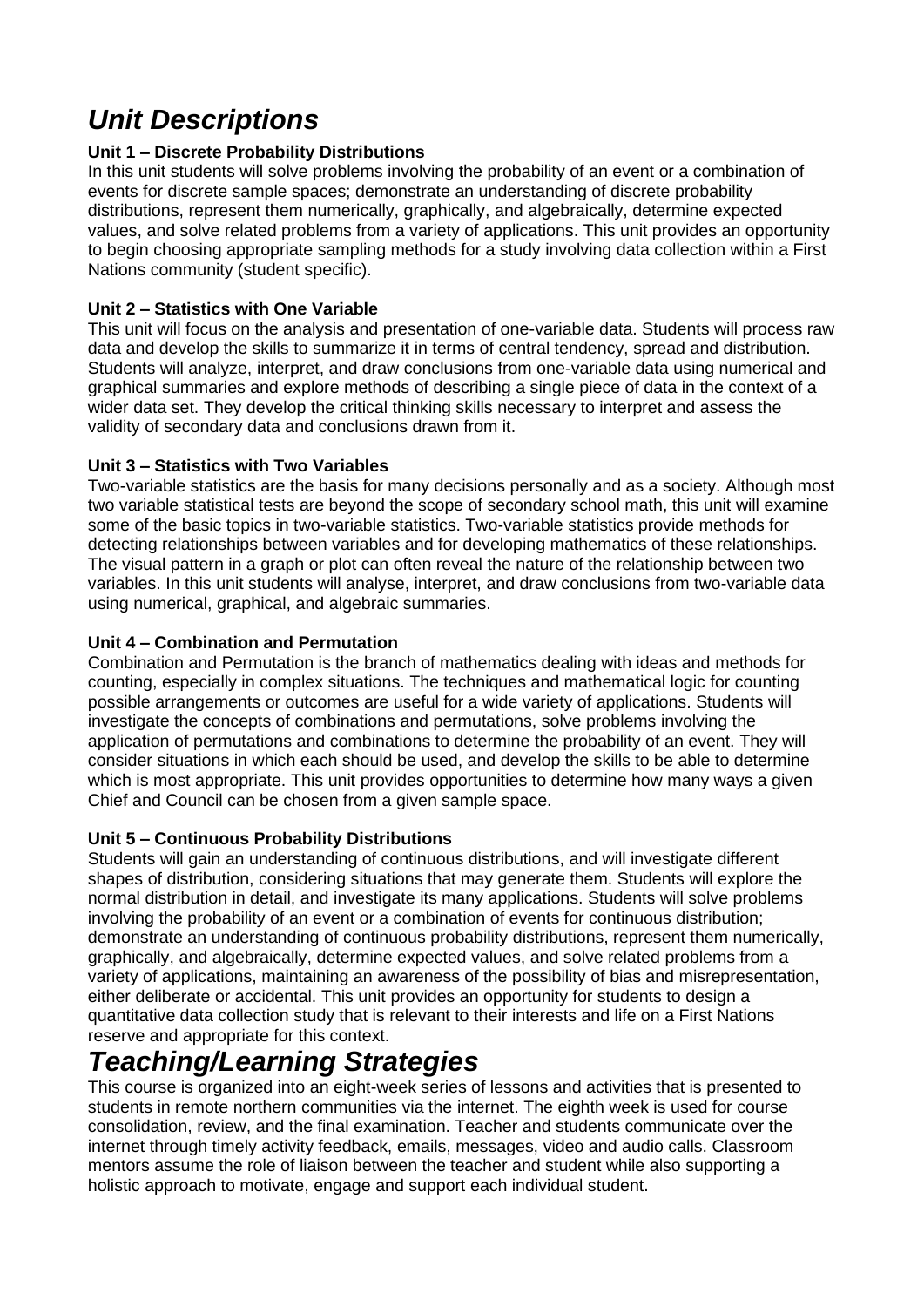A variety of strategies will be used in the online delivery of this course. Some instructional strategies include:

- Electronic simulation activities
- Discussions boards and email
- Assessments with real-time feedback
- Interactive activities that engage both the student and the teacher in subject

Mathematical processes will form the heart of the teaching and learning strategies used:

- *Communicating*: To improve student success there will be several opportunities for students to share their understanding.
- *Problem solving*: Scaffolding of knowledge, detecting patterns, making and justifying conjectures, guiding students as they apply their chosen strategy, directing students to use multiple strategies to solve the same problem, when appropriate, recognizing, encouraging, and applauding perseverance, discussing the relative merits of different strategies for specific types of problems.
- *Reasoning and proving*: Asking questions that get students to hypothesize, providing students with one or more numerical examples that parallel these with the generalization and describing their thinking in more detail.
- *Reflecting*: Modeling the reflective process, asking students how they know.
- Selecting Tools and Computational Strategies: Modeling the use of tools and having students use technology to help solve problems.
- *Connecting*: Activating prior knowledge when introducing a new concept in order to make a smooth connection between previous learning and new concepts, and introducing skills in context to make connections between particular manipulations and problems that require them.
- *Representing*: Modeling various ways to demonstrate understanding, posing questions that require students to use different representations as they are working at each level of conceptual development - concrete, visual or symbolic, allowing individual students the time they need to solidify their understanding at each conceptual stage

Learning goals will be discussed at the beginning of each assignment and success criteria will be provided to students. The success criteria are used to develop the assessment tools in this course, including rubrics and checklists.

### *Evaluation*

The final grade will be determined as follows (Ontario Ministry of Education, 2010):

- Seventy per cent of the grade will be based on evaluation conducted throughout the course. This portion of the grade should reflect the student's most consistent level of achievement throughout the course, although special consideration should be given to more recent evidence of achievement.
- Thirty percent of the grade will be based on a final evaluation administered at or towards the end of the course. This evaluation will be based on evidence from one or a combination of the following: an examination, a performance, an essay, and/or another method of evaluation suitable to the course content. The final evaluation allows the student an opportunity to demonstrate comprehensive achievement of the overall expectations for the course (p. 47).

Ontario Ministry of Education. (2010). *Growing success: Assessment, evaluation and reporting in Ontario schools*. Toronto ON: Queen's Printer for Ontario.

| Type of<br><b>Assessm</b><br>ent | <b>Category</b> | <b>Details</b> | We<br>igh<br>tin<br>g |
|----------------------------------|-----------------|----------------|-----------------------|
|                                  |                 |                | (%)                   |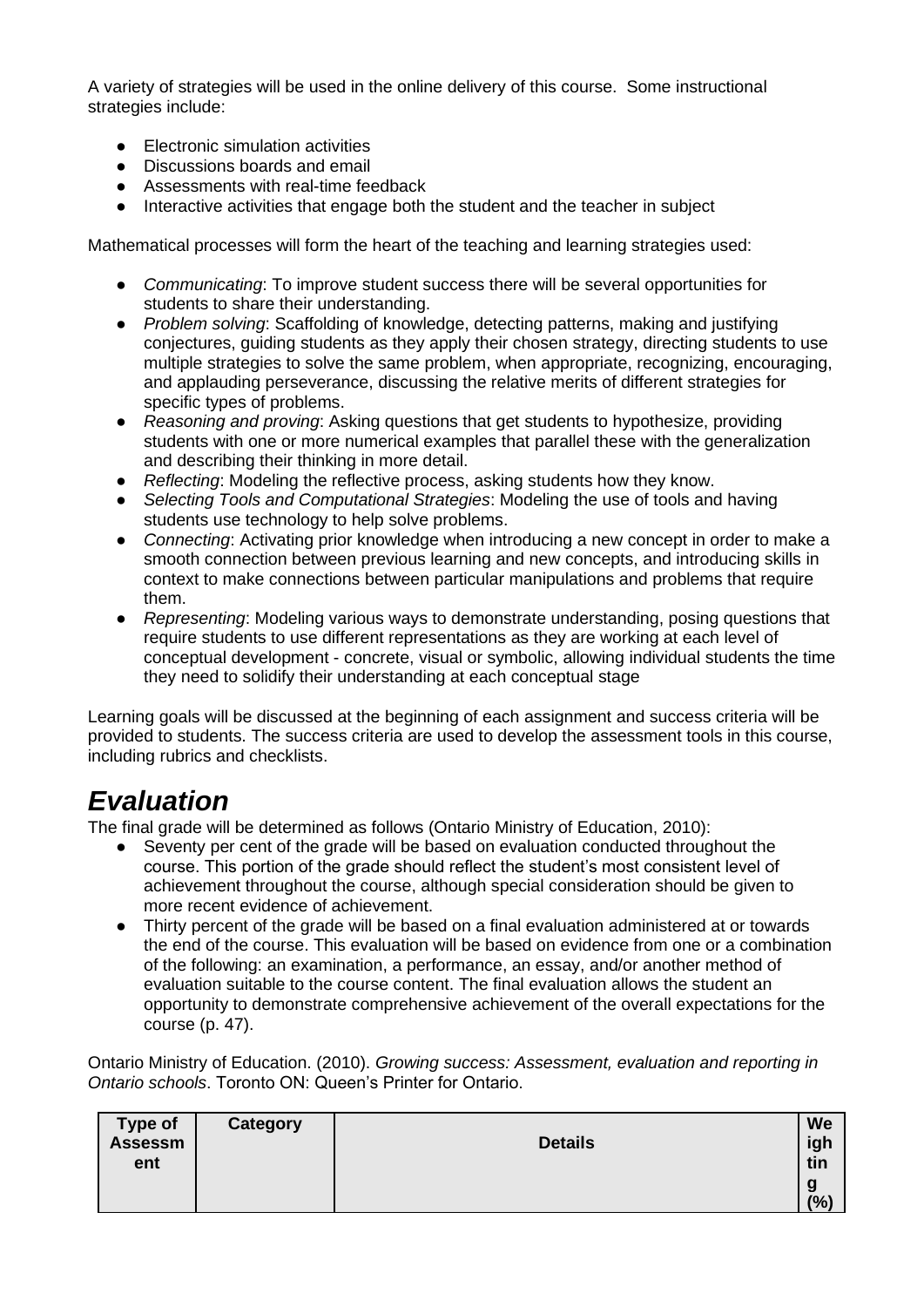| Term        | Knowledge/<br>Solve problems involving the probability of an event. |                                                                                                       |                   | 13             |
|-------------|---------------------------------------------------------------------|-------------------------------------------------------------------------------------------------------|-------------------|----------------|
| <b>Work</b> | Understanding                                                       | Determine expected values, standard deviations, and                                                   |                   |                |
| (70%)       |                                                                     | describe key features of the normal distribution.                                                     |                   |                |
|             | Thinking                                                            | Solve problems involving the application of permutations                                              |                   |                |
|             |                                                                     | and combinations.<br>Distinguish different types of data and analyze data using                       |                   |                |
|             |                                                                     |                                                                                                       |                   |                |
|             |                                                                     | numerical and graphical summaries;                                                                    |                   |                |
|             | Communication                                                       | Represent probability numerically, graphically, and                                                   |                   | 19             |
|             |                                                                     | algebraically.                                                                                        |                   |                |
|             |                                                                     | Interpret, and draw conclusions using numerical and<br>graphical summaries, and communicate findings. |                   |                |
|             | Application                                                         | Solve problems from a variety of applications.                                                        |                   | 19             |
|             |                                                                     | Demonstrate an understanding of the applications of data                                              |                   |                |
|             |                                                                     | management used by the media and the advertising                                                      |                   |                |
|             |                                                                     | industry and in various occupations.                                                                  |                   |                |
| Final       | Culminating                                                         | Design and carry out a culminating investigation                                                      | K/U               | 3              |
| Evaluation  | Activity                                                            | that requires the integration and application of the                                                  |                   |                |
| (30%)       | (15%)                                                               | knowledge and skills related to the expectations of                                                   | T<br>$\mathsf{C}$ | 4              |
|             |                                                                     | this course; communicate the findings of a                                                            |                   | 4              |
|             |                                                                     | culminating investigation.                                                                            | A                 | 4              |
|             | Exam                                                                | Written examination designed to cover all of the                                                      | K/U               | 3              |
|             | (15%)                                                               | overall expectations of the course                                                                    | Τ                 | 4              |
|             |                                                                     |                                                                                                       | C                 | 4              |
|             |                                                                     |                                                                                                       | A                 | $\overline{4}$ |
|             |                                                                     |                                                                                                       | <b>TOTAL</b>      | 100            |

### *Assessment/Evaluation Strategies*

A variety of assessment and evaluation methods, strategies and tools are required as appropriate to the expectation being assessed. These include diagnostic, formative, and summative within the course and within each unit.

Assessment *for* learning and assessment *as* learning is obtained through a variety of means, including the following:

- Ongoing descriptive feedback:
- Self-assessment;
- Mentor observations;
- Conversations with student on a regular basis to verbalize observations, ask questions, and clarify understanding.

Evidence of student achievement (assessment *of* learning) is collected from various sources, including the following:

- Ongoing observations of most consistent work, with consideration given to most recent work;
- Conversations with students:
- Culminating activity:
- Exam.

The Ministry of Education's 2010 document, *Growing Success*, outlines the seven fundamental principles that guide best practice in the assessment and evaluation of students. KiHS teachers use practices that:

- are fair, transparent, and equitable for all students;
- support all students, including those with special education needs, those who are learning the language of instruction (English or French), and those who are First Nation, Métis, or Inuit;